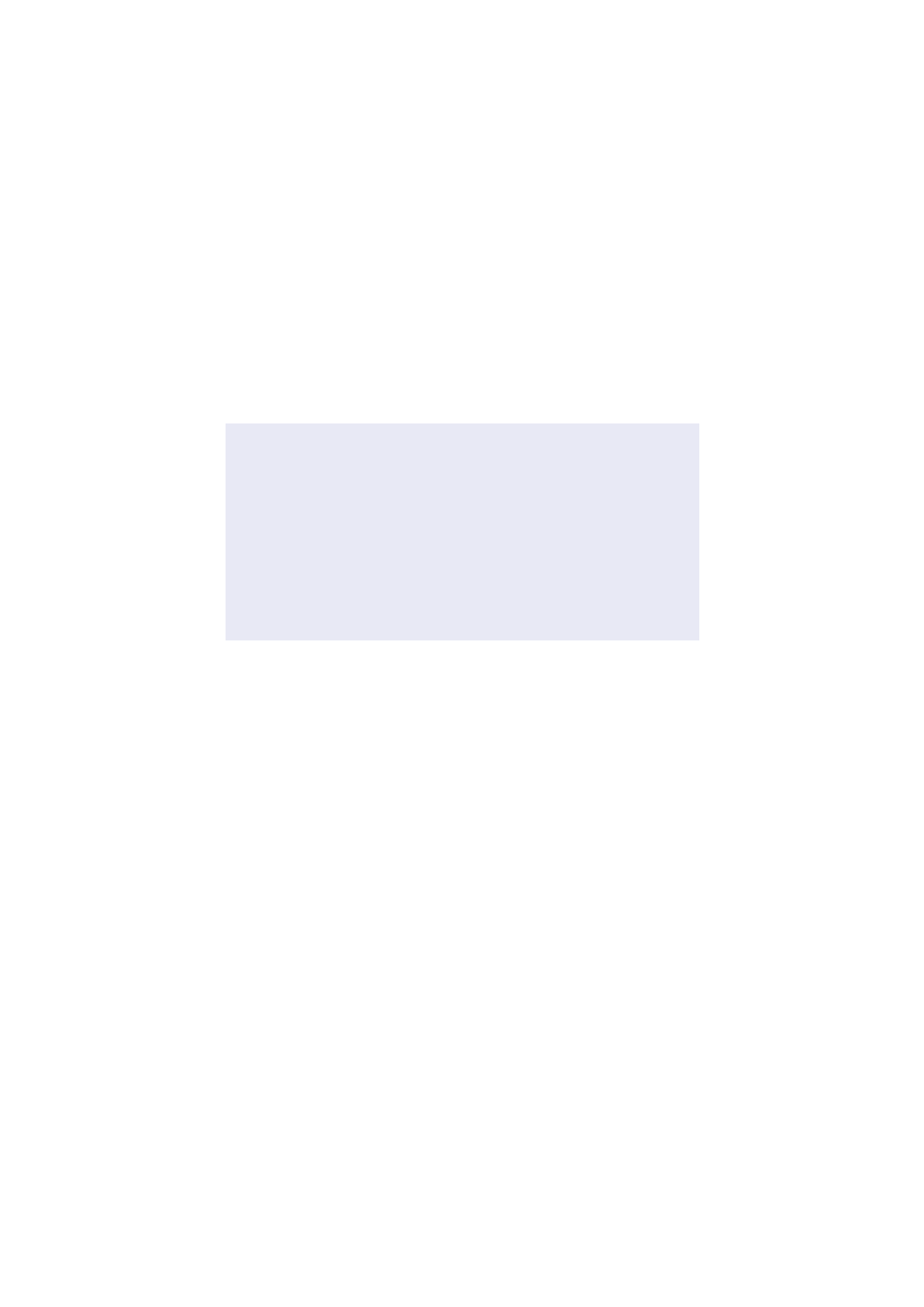# 2  $\bigcirc$  MATTEO RAVASIO

because they involve an undesirable and unnecessary compromise between value and justice.

# 2. Three Features of Human Beauty

I start with three features that I take to be central to the notion of human beauty as it is found across human societies. The one that I describe here is not the only way in which we relate to people's bodies and embodied subjectivity. But I suspect that almost everyone would recognize, in the description that follows, three central features of a practice with which they are familiar.

First, the concept of beauty is an *aesthetic* one. Human beauty requires and primarily involves the assessment of one's sensory appearance. I do not deny that it is possible for non-sensory features of a person to affect their beauty,<sup>2</sup> but I think that it is uncontroversial that our standard beauty judgments are centrally concerned with a person's appearance.

Second, beauty is comparative, in that it is possible to rank people according to their beauty, and to judge one to be more or less beautiful than another. Intersubjective agreement about such rankings is not complete, but neither is it so in the case of artworks. In both cases, near-unanimity may be reached when the distinctions involved are not too fine-grained. I suspect that people would agree that US President Joe Biden is not as good looking as George Clooney but is better looking than Rudy Giuliani. The standards that determine what counts as beautiful vary across cultures, although it is possible that some are universal or nearly so (for an overview of the evidence, see Davies [2016]).

Third, beauty is valuable. It is an aspect of beauty in general that its experience is valuable in itself [Scruton 2009: ch. 1]. This extends to human beauty. We compliment people who are beautiful, and typically try to attend to, preserve, and enhance our own beauty. Of course, our pursuit of beauty might be also motivated by a more-or-less conscious awareness of the advantages that it confers. But it would be mistaken to think that beauty is valued merely instrumentally. It is a feature that we cherish independently of the benefits that it might bring. But benefits it does bring, as I detail in the following section.

# 3. Beauty and Inequality

I shall now introduce some of the inequalities that result from differences in beauty, and explain why they are normally taken to be in need of rectification. Because the literature on lookism is in broad agreement on these points, I discuss them only briefly.<sup>3</sup> Starting from inequality in wages, a recent study [Monk et al. 2021: 200] finds that

the magnitude of the earnings disparity among white men along the perceived attractiveness continuum rivals or perhaps, exceeds the canonical Black-White wage gap in magnitude; and the earnings disparity among White women along this same continuum is larger than the Black-White wage gap using these same data.

<sup>&</sup>lt;sup>2</sup> See Paris [2018] and Doran [2021] for a defence of the moral beauty view, according to which virtue is beautiful and vice is ugly.<br><sup>3</sup> For other discussions of disadvantages due to one's looks, see Rhode [2010: ch. 2], Hamermesh [2011], Minerva

<sup>[2017: 180</sup>–2], and Irvin [2017: 2–5], among others.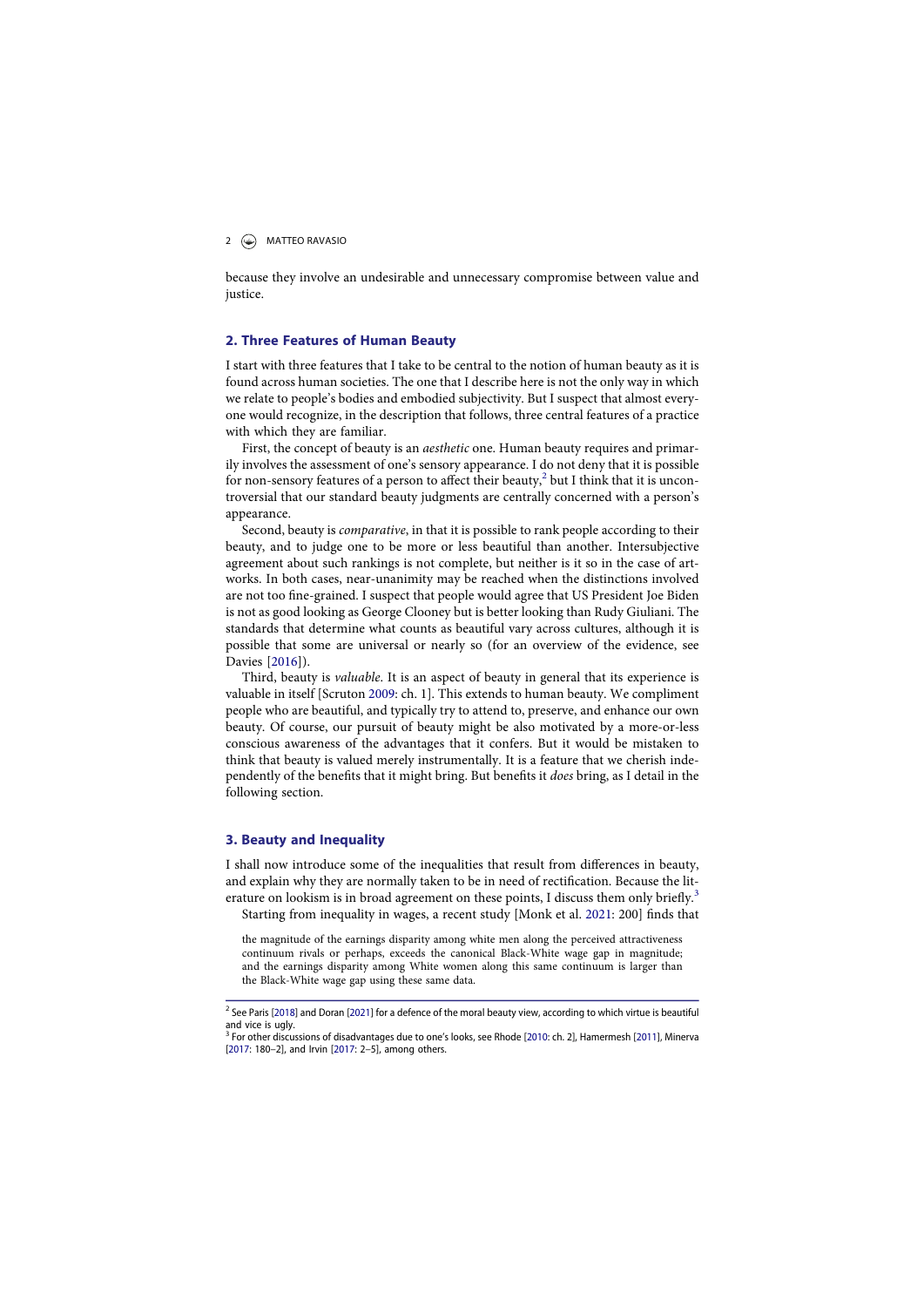Daniel Hamermesh [2011: ch. 7] estimates that, on average, a good-looking worker earns \$230,000 more in their lifetime than a bad-looking one. Moving to the sphere of romantic relationships, beauty aff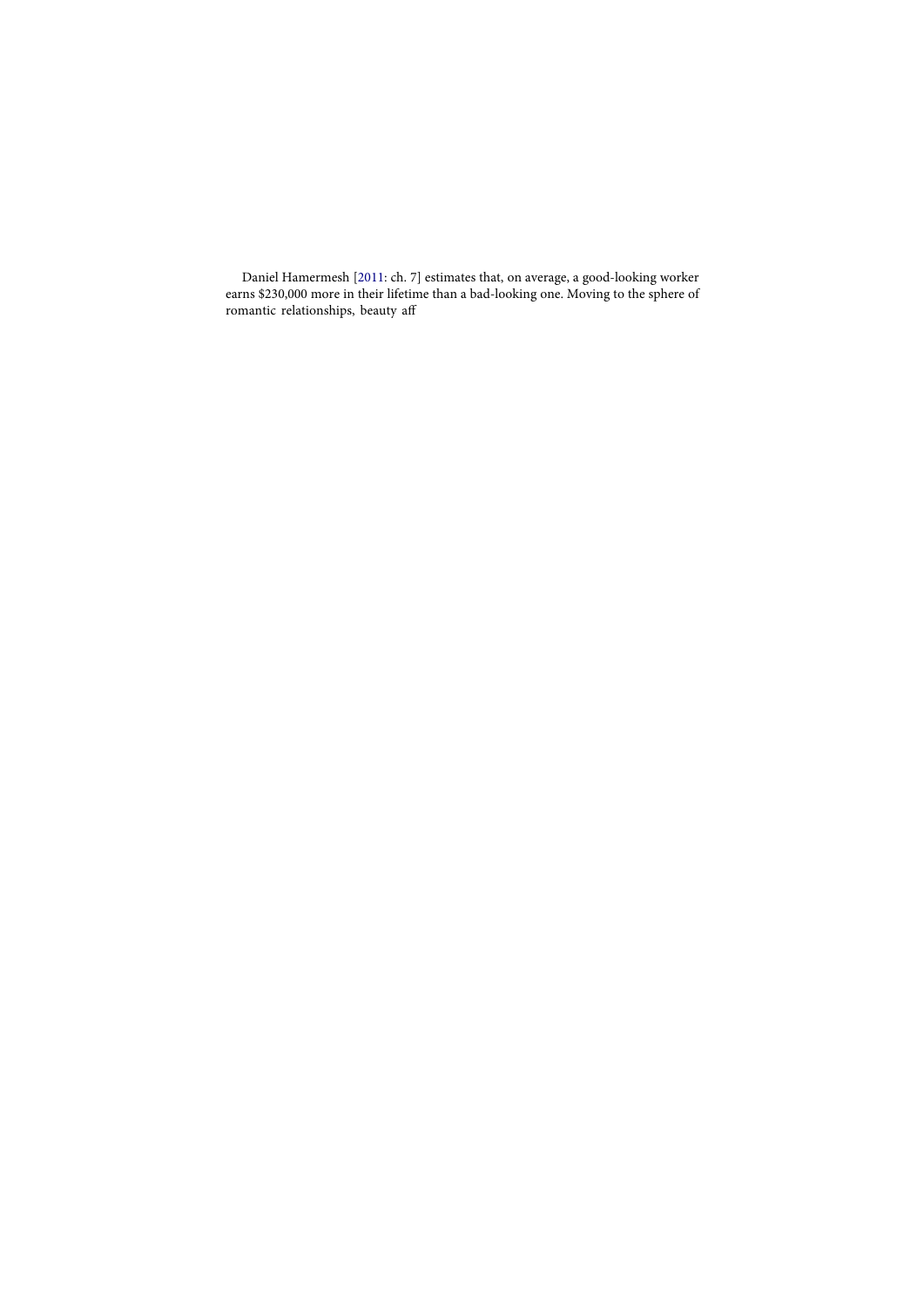# 4  $\bigcirc$  MATTEO RAVASIO

Redistributive strategies represent the most common kind of proposal. Such approaches argue that we should expand our current, narrow standards of beauty. The result would be a more compressed distribution of people on the beauty spectrum, and thus presumably a reduced level of discrimination. It should be clear why I call such approaches 'redistributive': they conceive of beauty as a good, the distribution of which is causing consequences that are morally problematic. On this basis, they suggest various ways to alter such distribution.

Francesca Minerva's [2017] proposal is exemplary of redistributive approaches. She argues that it is plausible to consider beauty as emanating from two sources. The first is the supposed evolutionary benefit that correlates with features such as facial symmetry or skin quality, while the second source is represented by various societal dynamics, such as the prevalence of certain features, the influence of individuals or groups promoting a given beauty standard, etc. Minerva [ibid.: 185–6] reasonably assumes that societal changes will not be able to dislodge beauty norms of the former kind, and argues that, in order to address the discrimination that they produce, we could opt for policy interventions such as free or subsidized plastic surgery, whereas the disadvantage produced by norms that stem from societal circumstances are best tackled through interventions that promote more inclusive beauty standards.

Discussing bias against fat people, Eaton [2016] supports a redistributive proposal when she argues that we should 'work to undermine our pervasive collective distaste for fat' [ibid.: 48]. Tena Thau [2020] considers the possible benefits of an 'attraction-expanding technology', which would expand the number of people whom we find attractive.

The list of redistributive proposals could continue. Indeed, this is the approach that people tend to adopt when they think that there is something wrong with current beauty standards, and so it is easy to find it exemplified in mainstream media debates. A redistributive approach seems also to be behind the recent push to feature a wider variety of bodies in advertisement, movies, etc.

Revisionary strategies are less commonly found in public discussion. These approaches enjoin us to reject our current conception of human beauty, in favour of one that is more compatible with various social justice goals. Although their proponents do not describe them as such, revisionary proposals may be seen as examples of conceptual engineering. Consider, for instance, the characterization offered by Alexis Burgess and David Plunkett, who claim that '[t]he prototypical/paradigmatic projects in conceptual engineering … are exercises in conceptual innovation, guided by conceptual ethics, with an eye (and likely some effort put toward) effecting actual conceptual change' [2020: 6].

The earliest example of a revisionary strategy is perhaps the one sketched by Naomi Wolf [2002]. Having argued that standard beauty judgments contribute to the oppression of women, she states that beauty should be 'reinterpreted' in a way that renders it 'noncompetitive, nonhierarchical, and nonviolent' [ibid.: 286]. The second feature that she mentions is presumably the opposite of what I characterised above as the comparative nature of human beauty. Wolf explicitly describes this as a different 'definition' of beauty, one that is 'prowoman' [ibid.: 290]. The theoretical details of this revised notion of beauty are not clearly discussed by Wolf, but it is clear that this emancipatory

 $<sup>4</sup>$  For reasons that will soon be clear, this proposal would best be classified as revisionary if the technology in</sup> question eliminated entirely people's capacity to draw attractiveness comparisons.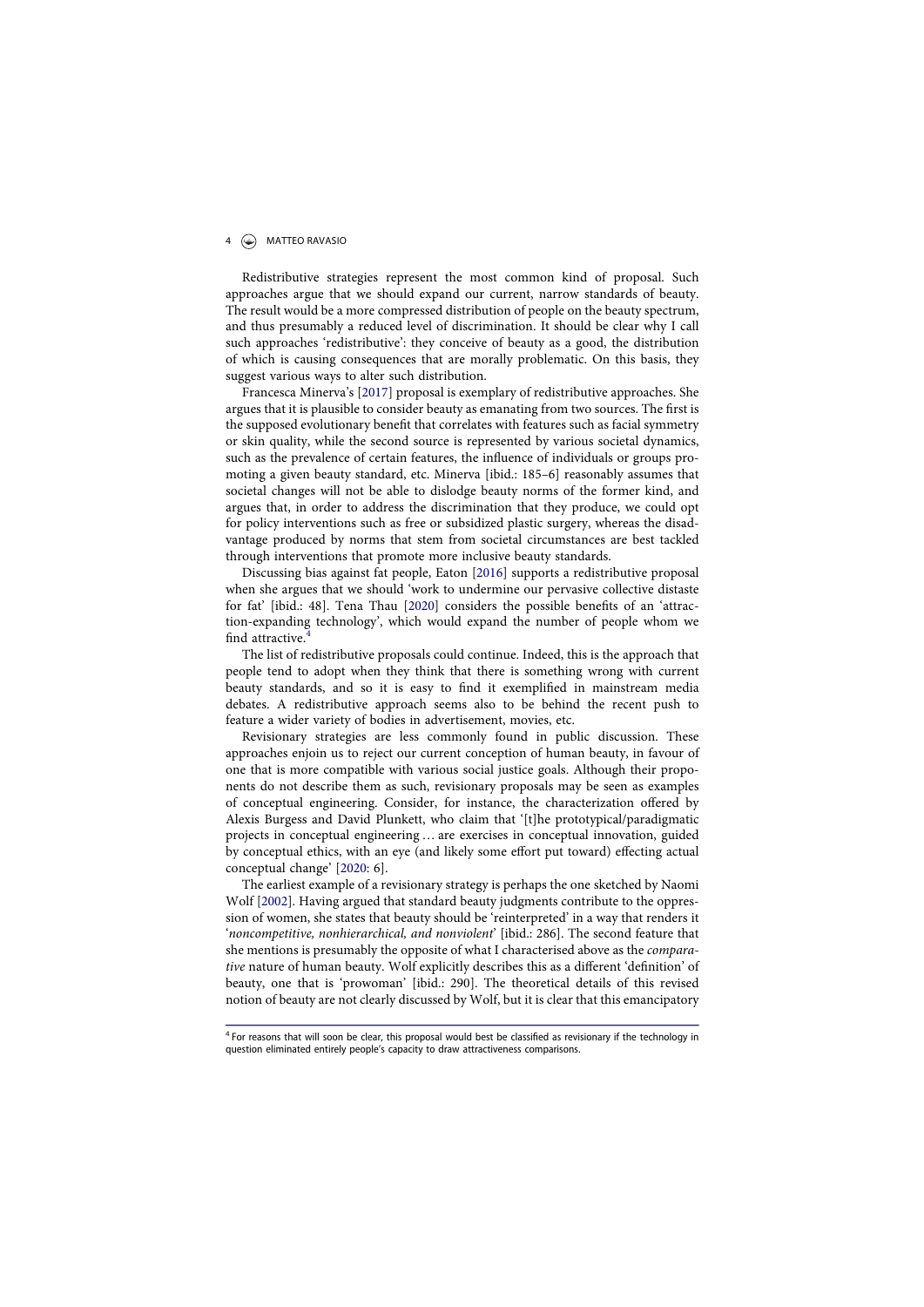beauty should involve the rejection of norms that allow comparative judgments, and a cherishing of an individual's autonomous choices in the realm of appearance.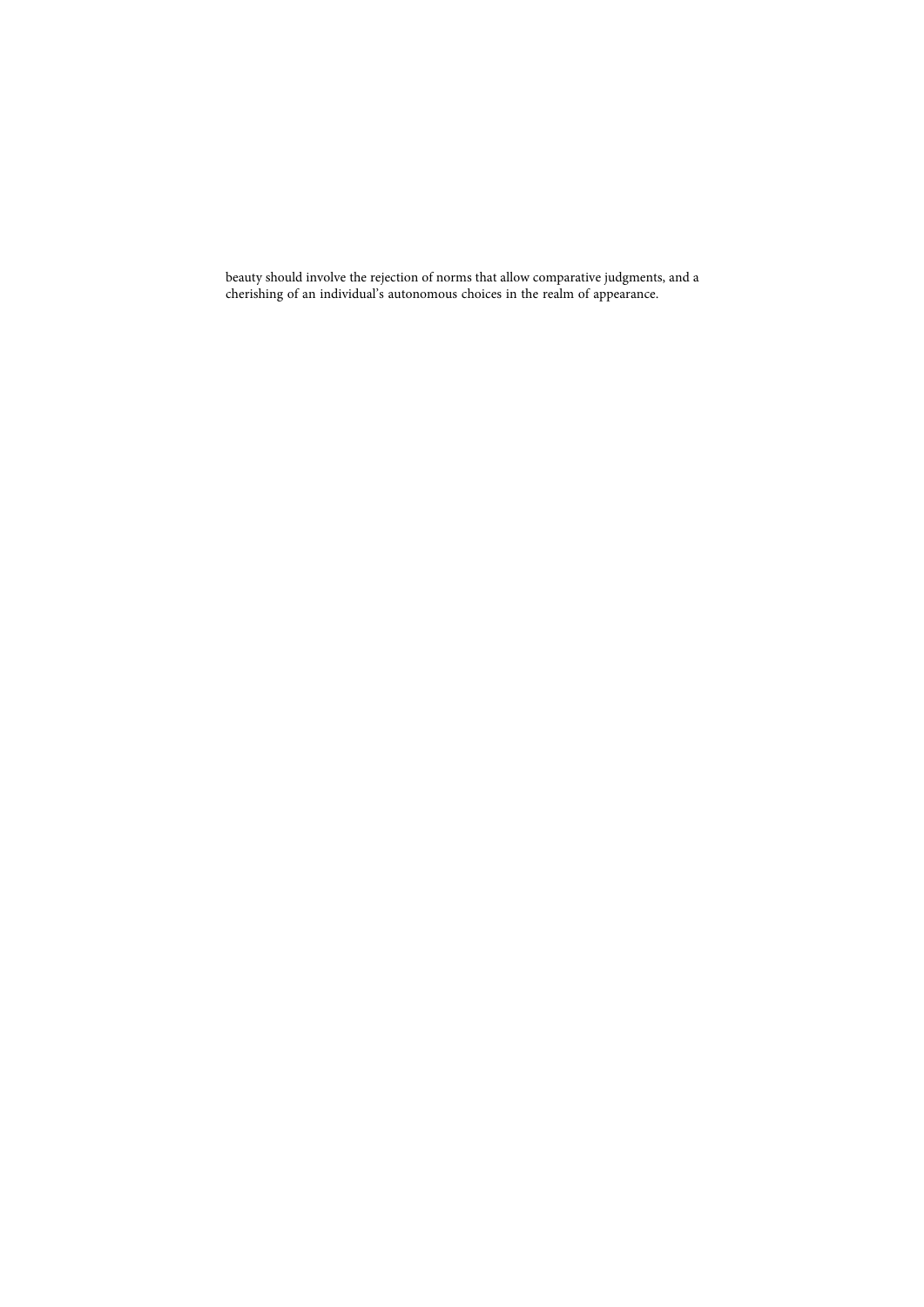# 6 MATTEO RAVASIO

to seek out that object's particular aesthetic affordances and enjoy them' [ibid.: 9]. That this could lead us to an aesthetic appreciation of all human bodies is predicated on the reasonable assumption that 'living human bodies, all of them, do have very rich affordances by virtue of their colors, textures, ever-shifting forms, complex structures, capacities for movement, and so forth. The human body—every human body—is an incredibly replete aesthetic object' [ibid.: 14–15]. On this basis, Irvin claims that aesthetic exploration has the potential to overturn the comparative (and therefore inegalitarian) character of standard beauty judgments.

As in Leboeuf's case, it is hard to say whether Irvin's proposal should be classified as a strong, or as a weak, form of revisionism. At the beginning of the paper, she writes that 'we should actively work to reduce our participation in standard aesthetic practices that involve attractiveness judgments' [ibid.: 1, emphasis added]. This is compatible with a weak reading, but some remarks at the end of her article suggest a strong interpretation: Irvin argues that we might be able to 'gradually shift our aesthetic practice', adding that the cultivation of aesthetic exploration might allow us to 'loosen, and perhaps eventually eliminate, the grip of attractiveness assessments on our minds' [ibid.: 19]. This suggests that a complete elimination of standard beauty judgments would be ideal. Again, I am not concerned with settling the exegetical side of the issue. My aim is to note that revisionary proposals may be understood in two different ways, and to argue against their strong interpretation.

To motivate the revisionary nature of her proposal, Irvin notes an interesting asymmetry between racism and lookism. Following a tradition that can be traced back at least to Hume, she holds beauty/ugliness judgments to be partly constituted by the pleasure/displeasure that they occasion in the experiencing subject. This, she argues, leaves little room for strategies that attempt to reduce our bias. Lookist bias is built into beauty judgments in a way that has no parallel in racist or sexist discrimination [ibid.: 6–7]. This conclusion is premised on the claim that the pleasure that comes with beauty is necessarily corrupting of one's judgment with regard to other evaluative dimensions. This seems more an empirical claim than something that could be derived from an analysis of the logical structure of the judgment of taste. But I am not interested in pressing this point here. Rather, I want to point out another crucial difference between race or gender discrimination and the discrimination based on standard beauty judgments. It is a matter of debate what, if anything, is picked out by race terms. Without taking a stance on this, my goal here is to claim that, while terms such as 'ugly' and 'beautiful' capture different degrees in the realization of a certain value, this has no parallel in the case of race. Race categories are contingently valuable in that they guide our actions in addressing discrimination and oppression, as well as in the protection of vulnerable manifestations of culture that might be associated with, and valuable to, members of a given group. However, in a world free from racist discrimination, and without any appreciable correlation between race and culture, we could get rid of race categories without any value being lost. Not so with human beauty. Its erasure would eliminate a dimension of human value. Even if we think that eliminating conventional human beauty is a fair price to pay in order to achieve a more equitable society, we will agree that some value has been sacrificed to the pursuit of fairness and equality. The point is that revisionary strategies, under their strong interpretation, involve a trade-off between value and justice. A valuable aspect of human life is sacrificed to a more just and equitable society.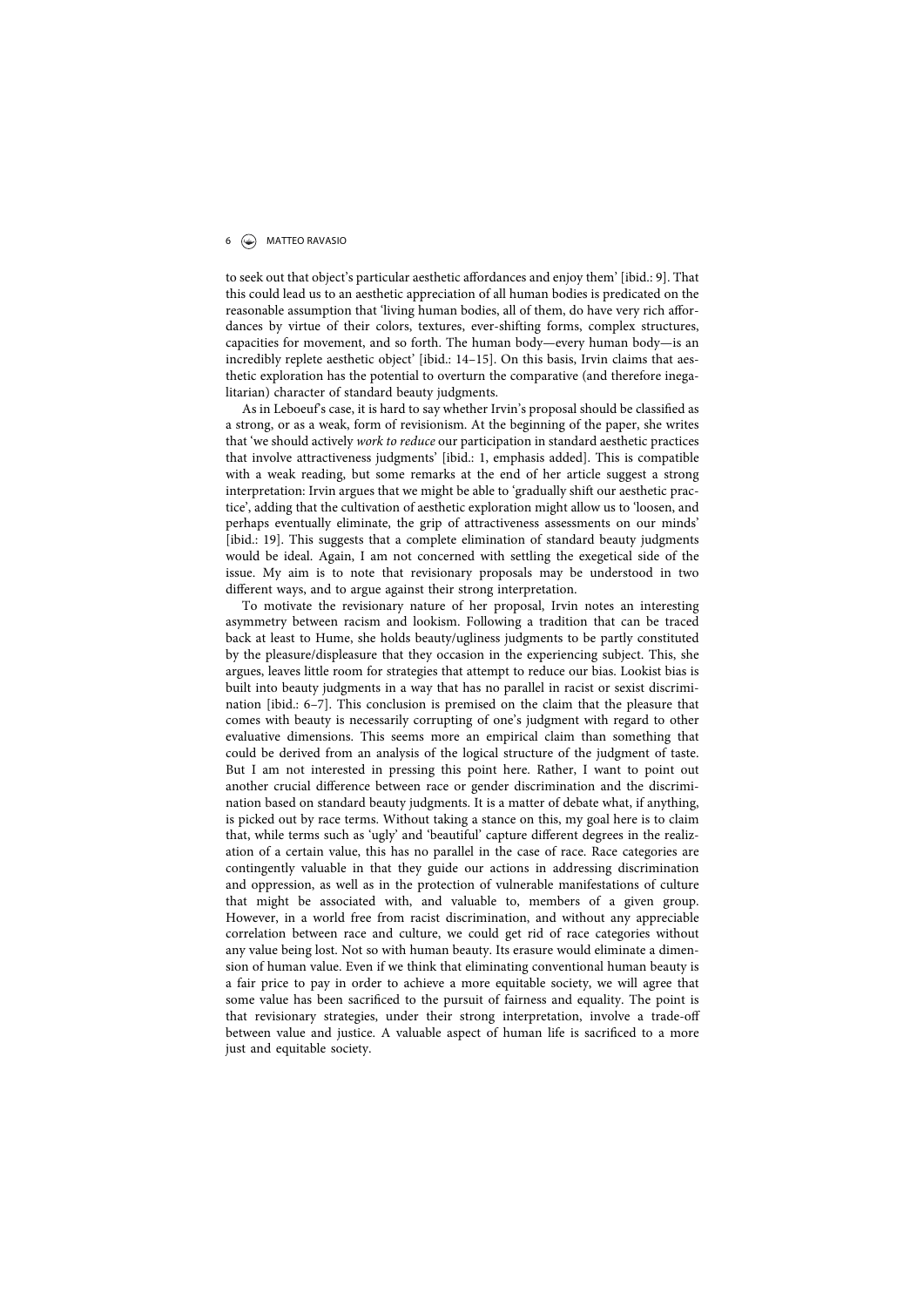The claim is thus not simply that human beauty is valued, but rather that it is inherently or intrinsically valuable. Consider again race: even if it were established that the historical emergence of race categories was grounded in the misguided evaluative considerations of racists, and even if we agreed that the continued use of such categories is partly justified by their usefulness in addressing past and present discrimination, these claims would fall short of the view that race is inherently or intrinsically valuable, in the way that human beauty is.<sup>7</sup>

A prima facie reason in support of the value claim that I made just now about human beauty is that it follows from a rather orthodox claim with regard to the inherent value of beauty in general. But options are available for a more particularized account of the value of human beauty, and such options might help to characterize the specific value of human beauty, and its irreducibility to the value of beauty in art or nature.<sup>8</sup>

First, the practices surrounding human beauty are not easily reducible to those involved in either artistic appreciation or natural appreciation. As in the latter case, the appreciation of human beauty does not always require us to postulate a creative intent on the part of an agent, but, much like in the former case, creative agency is often involved in it.

Second, human beauty, in so far as it is attributed to individual human bodies, has a peculiar connection to personal identity and self-presentation.

Third, the comparative, standards-based character of human beauty practices makes them similar to several other activities that are commonly and plausibly regarded as good in themselves—those activities that 'involve the exercise of an ability or skill or the attainment of some degree of excellence by some standard' [Frankena 1973: 91].

Given the widely accepted idea that beauty in general is inherently or intrinsically valuable, and given these additional reasons to hold human beauty to be valuable, the burden of proof is on the proponents of revisionary strategies to show that human beauty isn't inherently or intrinsically valuable.

It is beyond the scope of this paper to defend a specific account of human beauty as inherently or intrinsically valuable. In fact, those who agree with such a claim may disagree on the exact reason why this is so. However, in so far as they share a commitment to the value claim, they should also subscribe to the arguments that I develop in the following section.

As final example of revisionary strategy, I shall consider the one advanced by Sara Protasi [2017]. She explicitly faults Irvin's aesthetic exploration view for eliminating the aspirational aspect of beauty. Beauty is something that we can possess in greater or lesser degree, and its pursuit might be empowering [ibid.: 94]. As an ideal of beauty that is both aspirational and inclusive, Protasi suggests 'loving gaze', according to which 'the most beautiful individuals are the most lovable ones, independently of what they look like from the outside' [ibid.: 99]. This view of beauty preserves an aspirational element, in the form of the aspiration to be an individual that is more

 $<sup>7</sup>$  I am grateful to two anonymous reviewers for pressing me on these points.</sup>

<sup>8</sup> As an example, Glenn Parsons [2016] defends a conception of human beauty as the pursuit of bodily perfection. As such a pursuit, Parson argues, beauty is an ineliminable concern for physical creatures, because it is intimately tied to the satisfaction of basic needs requiring physical qualities. This leaves open the possibility of changes in the specific feature that count towards bodily perfection, but rules out the complete elimination of standardbased ascriptions of beauty.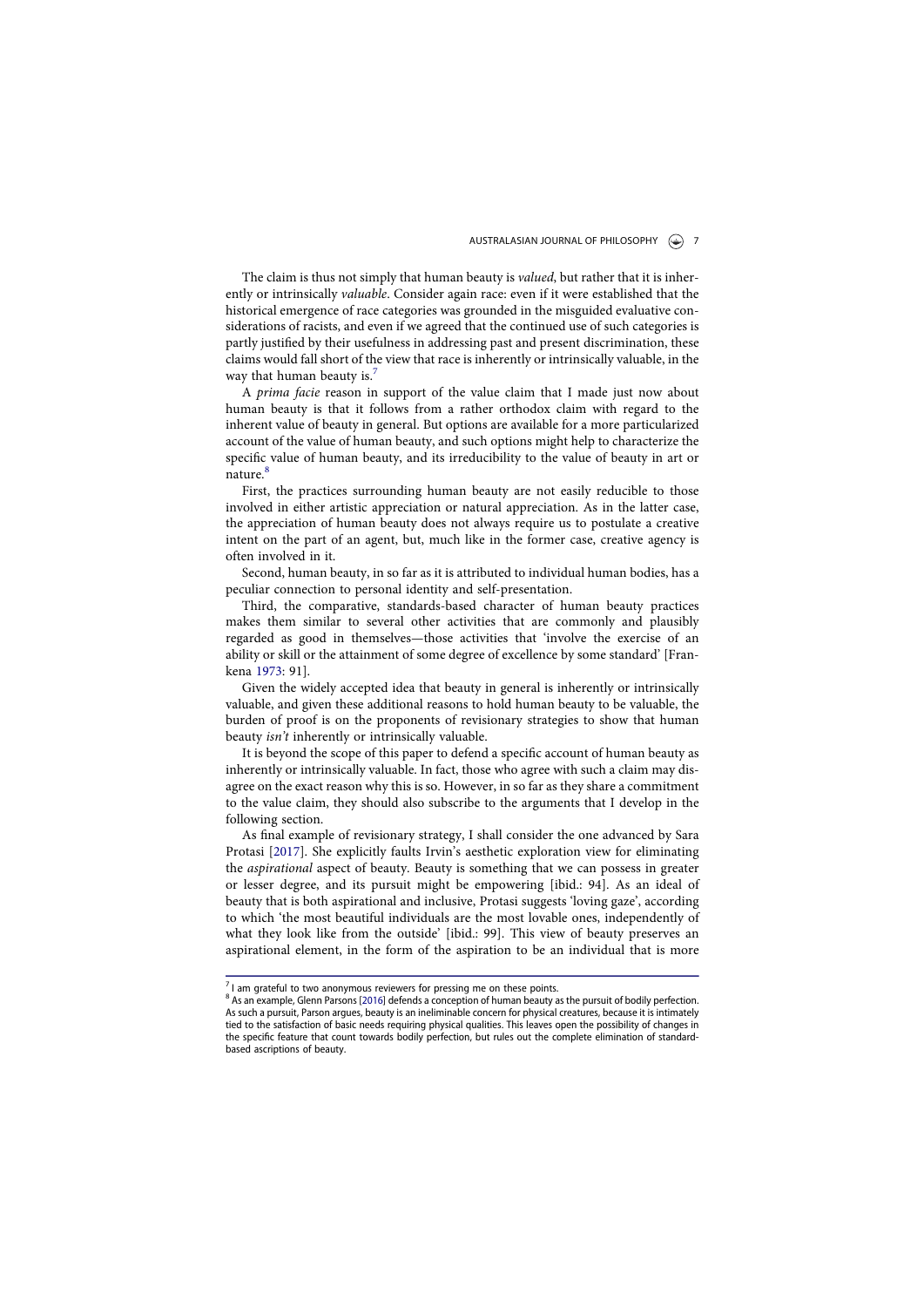# 8  $\bigcirc$  MATTEO RAVASIO

worthy of love. It also maintains the 'irreducibly and authentically aesthetical' character of standard beauty [ibid.]. One could question Protasi's claim that her reformed conception of beauty is genuinely aesthetic. As a moral notion, one's worthiness to be loved does not depend on one's appearance, or on the features of other people's experience of such appearance. It is surely plausible to say that, once we consider someone worthy of love, this affects our experience of them, including the experience of their appearance. But it would still be the case that this change in our experience is entirely dependent on our correct judgment with regard to their worthiness to be loved, and in no way dependent on our assessment of how they look. Our aesthetic experience of people might reflect their worthiness to be loved, but it is not a proxy for such worthiness. But there is another crucial aspect to Protasi's view: worthiness to be loved is necessary to the loving gaze but does not command it. There is a subjective, or better, relational element to the loving gaze, in that we reserve it for people to whom we are connected through friendship or love. Loving gaze 'has a subjectivist streak, due to its relation to the particularism that unavoidably stems from our loving relationships' [ibid.]. It is this subjective loving gaze that constitutes the properly aesthetic element in the proposal. At this point, however, it is unclear how this view allows us to say that some people are more beautiful than others, unless the judgment is indexed to a particular subject, at a particular time (alas, often not a long one). This capricious character of beauty attributions appears in contrast to the idea that beauty is aspirational, a feature of standard beauty that Protasi wants her revised conception to preserve.

Leaving aside these problems, the main point that I want to stress here is that, even if Protasi's revised notion of beauty is genuinely aesthetic, and allows for genuine comparative judgments, these features do not change the revisionary nature of her proposal. The practice that she describes attributes value according to a structure that is similar to standard beauty judgments (a comparative, or hierarchical, one), but it is fundamentally a different practice, underscored by a different value.

A possible objection to the distinction that I have proposed is that the line between redistributive and revisionary approaches is not as clear-cut as first appears. Redistributive approaches might call for (1) measures that help people to achieve beauty according to canonical standards, and/or (2) changes in the standards themselves. We could call this latter approach an *expansionist* strategy.<sup>9</sup> Any modification to a concept's application that changes its extension must be considered a modification of the concept itself, and so it is unclear why redistribution, especially as pursued by expansionist approaches, does not also imply revision. I concede this, but I deny that it should make us question the usefulness of the distinction between redistributive and revisionary strategies. A major difference is that redistributive approaches do not challenge any of the three central features of beauty that I described in section 2: human beauty is appearance-based, comparative, and valuable. I think that using such features to trace the line between revisionary and redistributive strategies allows us to track a useful and intuitive distinction between strategies that require us to merely modify the criteria involved in a given practice (redistributive approaches) and those that enjoin us to substitute it with a different one (revisionary approaches). Consider what happens when one attempts to adjust one's beauty standards to those of a different socio-cultural setting. This requires a readjustment in the features of

<sup>&</sup>lt;sup>9</sup> I am again indebted to an anonymous reviewer for suggesting this label.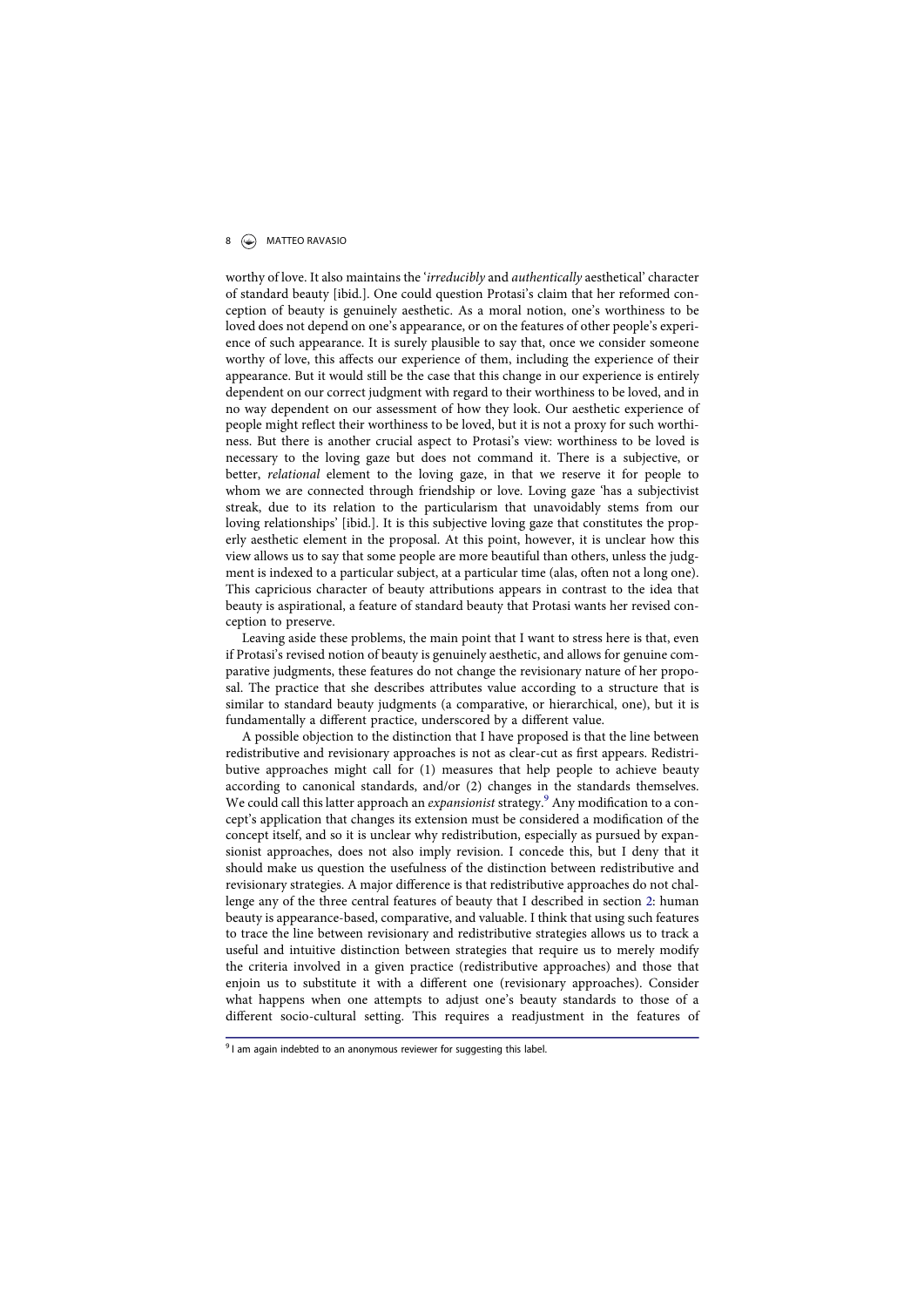people's appearance that count as beautiful, but it does not involve any change in those three fundamental features of human beauty introduced above.

For these reasons, I think it is fair to say that the distinction that I have traced is sound and useful. The value-justice trade-off, conceived as the requirement to give up a valuable practice, only applies to revisionary proposals (under their strong interpretation).

### 5. Two Problems for Revisionary Strategies

I have claimed that revisionary proposals imply a compromise between value and justice. In this section, I will argue that that this compromise makes revisionary proposals less appealing than redistributive ones. I shall employ some concepts borrowed from the debate on distributive justice. Existing work on lookism rarely, if ever, situates the discussion in the context of a philosophical theory of justice.<sup>10</sup> I do not wish to claim that it is necessary to do so, or that my present treatment of the connection is in any way conclusive. I simply hope to show that this connection is a useful and profitable one to draw.

With the exception of Protasi's view, an aspect common to the revisionary strategies that I have presented above is that they develop conceptions of human beauty or attractiveness that are explicitly aimed to extend to (nearly) everyone. This is perhaps most explicit in Lintott and Irvin's proposal about sexiness, and in Irvin's aesthetic exploration view. These are broadly egalitarian views, in that they argue that we should move from a highly uneven distribution of beauty to a situation where beauty is equally distributed. But some care is required. It is, strictly speaking, incorrect to say that revisionary strategies advocate for the redistribution of a specific good— beauty. Rather, they argue that we should swap this good for a more equally distributed one their preferred revised notion of beauty. It is thus a consequence of revisionary strategies that the good in question does not survive the successful application of such strategies. Standard beauty is no longer available in the ideal world in which it is replaced by aesthetic exploration (Irvin) or worthiness to be loved (Protasi). With this caveat in place, we shall see that revisionary proposals are vulnerable to an objection.

Revisionary strategies propose to level the playing field by depriving everybody of a valuable dimension. Redistributive approaches, on the other hand, propose to improve the condition of the aesthetically disadvantaged by intervening directly on their aesthetic disadvantage.

One could argue that, because beauty is a positional good, redistributive approaches not only increase the beauty of the aesthetically disadvantaged, but also decrease that of the aesthetically advantged. But this does not change the main point that the redistributive approach does not require us to abandon a valuable practice. One could also observe that revisionary proposals introduce new valuable practices, and thus cannot be faulted for eliminating older ones. For instance, the proponent of aesthetic exploration is not asking us to give up the valuable dimension of experiencing bodies aesthetically; it is simply requiring us to adopt a new practice in this domain. But this objection faces two problems. First, aesthetic exploration is not a new practice. It has

<sup>10</sup> Legal strategies aimed at countering lookist discrimination have been developed and defended at length. Rhode [2010] is perhaps the most significant example. My point here is that such work normally avoids discussing in detail the philosophical basis of claims to rectification or redistribution.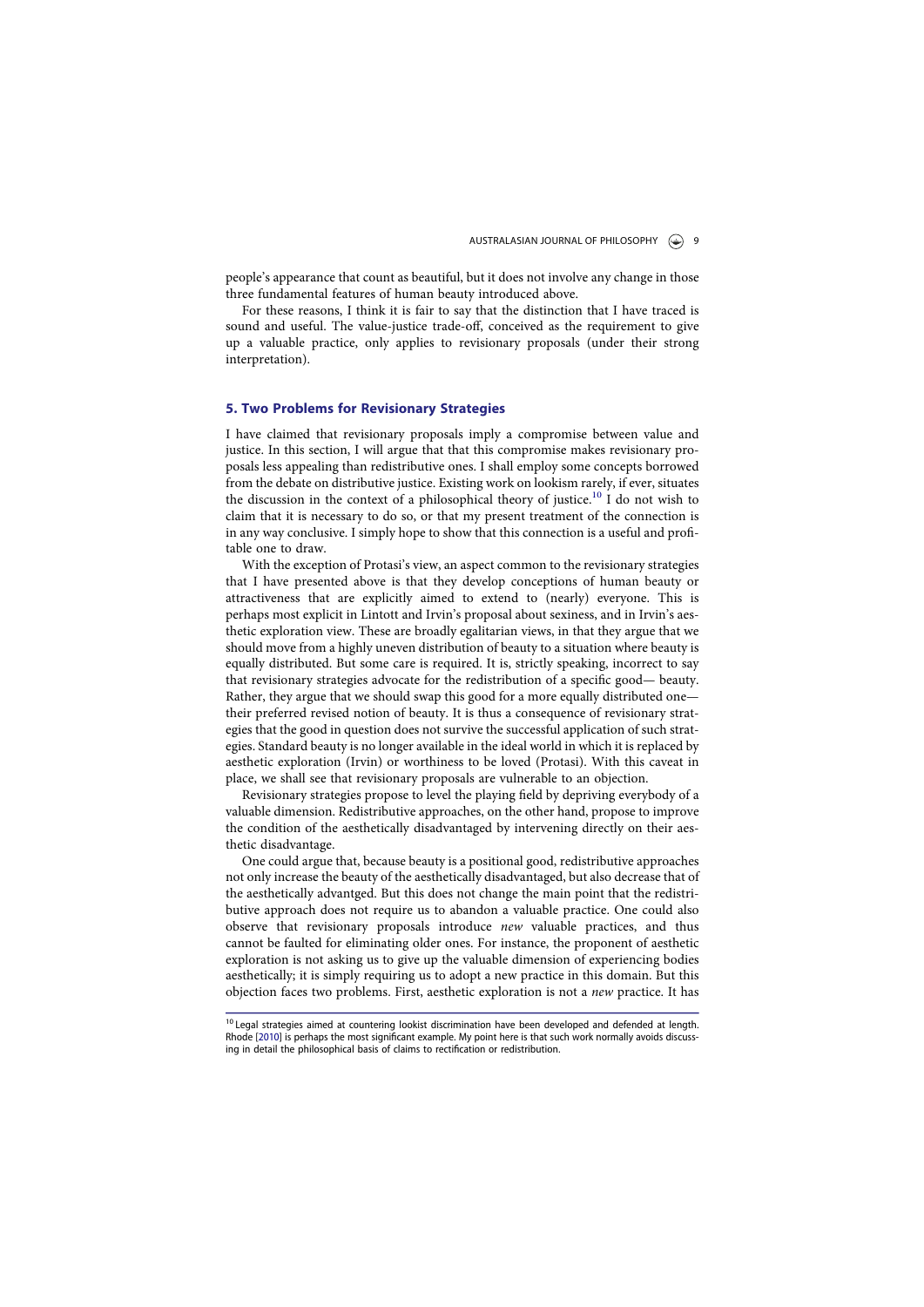# 10  $\odot$  MATTEO RAVASIO

probably never been explicitly described before, or at least not as perceptively as Irvin does, but it is something that I regularly find myself doing, and I suspect that others do so, too. The point extends to other candidate revisionary proposals. Therefore, it is questionable to say that a revisionary proposal adds valuable practices to our lives. Second, even if we concede that some value is introduced by expanding the practice of aesthetic exploration (or by adopting some other revisionary solution), it may be argued that it is not ideal to tackle injustices by adopting approaches that requires people to give up their valuable practices in favour of others. If options are available that do not require this compromise, they should be preferred.

A first objection against revisionary proposals is thus that it is comparatively preferable to address a disadvantage in a way that does not involve a generalized loss of value, but that selectively improves the condition of the disadvantaged. In this sense, redistributive strategies are preferable to revisionary ones.

Note that this is unlike the standard anti-egalitarian Levelling Down Objection [Parfit 1997]. The Levelling Down Objection opposes equality as valuable in itself, because considering it as such would result in taking an arrangement in which A and B are equally badly off as preferable to a situation in which A is as badly off as in the first arrangement, while B is well off, or at least better off than A. But this preference is absurd. Therefore, equality cannot be considered intrinsically valuable. The compromise involved in revisionary approaches shares with levelling-down scenarios the fact that no one is made better off with respect to a given dimension (beauty, standardly conceived), but it is distinct from such scenarios because the overall condition of those who were worse-off is presumably improved: because they no longer suffer from an aesthetic disadvantage, they will not be unfairly discriminated, and their life prospects will benefit as a consequence.

Those who oppose egalitarianism sometimes opt for a sufficientarian view: what matters is not that everyone has just as much of a given good, but rather that everyone has enough of it (see, for instance, Frankfurt [1987]). In the extant literature on body aesthetics, a sufficientarian objection to a revisionary view is offered by Hans Maes [2017], although he does not describe it as such. His target is Lintott and Irvin's proposal. Maes [ibid.: 204] distinguishes between 'appearing sexy to someone' and 'being generally considered sexy'. Lintott and Irvin propose an egalitarian conception of sexiness in order to address the harms suffered by those whose sexuality is ignored. They argue in favour of the elimination of an elitist conception of 'being generally considered sexy'. But this, argues Maes, is to overreach. To address those harms, it would be sufficient to acknowledge the sexuality of, say, disabled or old people, in such a way as to allow them to have a meaningful sexual life. In other words, it would be sufficient for them to appear sexy to enough people as to allow meaningful sexual encounters.

Here it is worth dwelling on the distinction between beauty and attractiveness (or sexiness), the latter being one's capacity to arouse sexual interest. It is plausible to argue that the case for redistributing the former is not as strong as the case for the redistribution of the latter, regardless of whether one thinks that either of the two is warranted. John Danaher [2020] argues that sexual inclusion is part of the goods that fall under the purview of a theory of distributive justice, because having a sexual life is part of what it is to have a purposeful and meaningful life [ibid.: 6]. It does not seem plausible to make the same case for human beauty. One's ugliness is detrimental to one's flourishing because, under current circumstances, it will affect one's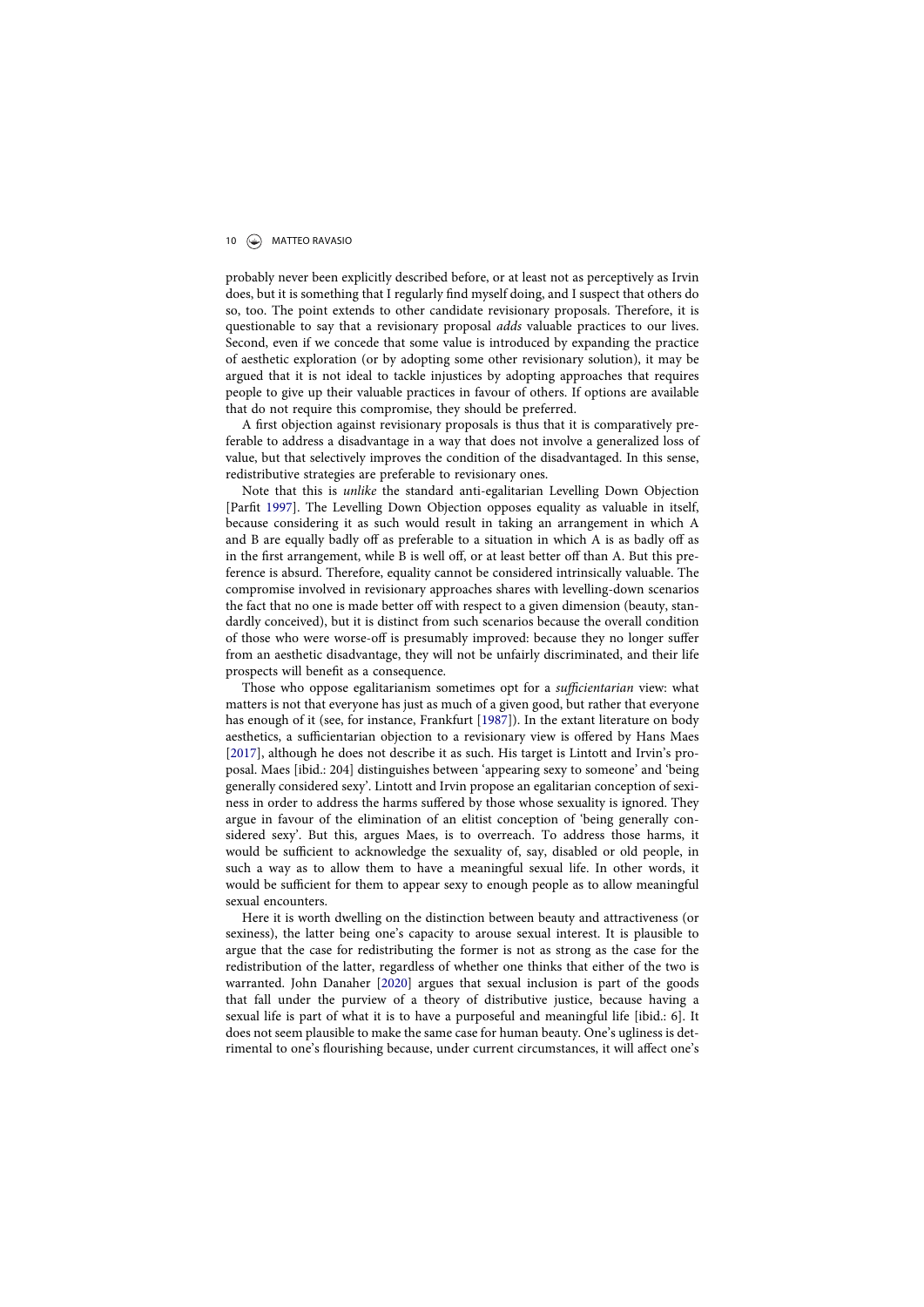opportunities in an arbitrary and unjust way. It is of course possible, and perhaps necessary, to address this situation by redistributing beauty. But this is compatible with treating such redistribution as merely instrumental to addressing those unfair disadvantages. It does not require commitment to the view that beauty should be redistributed such that everyone be considered minimally beautiful—a commitment that revisionary views tend to share. Redistributive approaches avoid such problems. No specific distributive pattern is considered desirable in itself. Redistribution is merely instrumental to improving the well-being of the aesthetically disadvantaged.

I move now to a second objection against revisionary strategies. We have seen that strong revisionary strategies entail a trade-off between value and justice. The gain in justice consists in the elimination of the unfair disadvantage for those whose appearance is aesthetically defective, and in the elimination of unmerited advantages for those who are good looking. If the strategy is supported by anything like a general principle, it makes sense to think that a revisionary strategy should be applied in the case of all values and practices that result in similar injustices. But this extension of the strategy, I shall argue, lessens its appeal.

In fairness to the advocates of revisionary human beauty practices, none of them explicitly advocates for such an extension of the revisionary strategy to any domain or practice that behaves like human beauty. In fact, as I noted in the previous section, the general principles that ground the normative strength of their proposals are normally left undiscussed. A principle seems to be implied, according to which values or practices are always blameworthy, and in need of reform, if they result in unmerited inequalities. This principle is questionable. As I argue in what follows, its extended application deprives us of an increasing number of valuable practices, and does so in exchange for diminishing returns in people's well-being.

There are various human activities that are impossible to carry out without regular systematic disadvantages resulting from them. Starting from other cases in the aesthetic domain, taste in clothing is a case in point, as are other cases of bodily adornment—hair styles, jewellery, tattoos, etc. $^{11}$  Moreover, we sometimes evaluate people on the basis of their taste in art, food, interior design, etc., and these evaluations sometimes affect one's prospects in life. It is far from clear that all of the ensuing advantages and disadvantages are merited.

Perhaps one could say that these cases are not as problematic as beauty, because they are more dependent on one's initiative, whereas beauty is less so. This is reasonable, but it is also obvious that we are not dealing with a clear-cut distinction: there are ways that one can improve one's bodily beauty, and there might be individual limits to the perfecting of one's taste.

Spillover effects are not limited to the domain of beauty and taste. In fact, Thorndike's seminal study on the topic attempted to measure the halo effect of 'physical qualities', specified as '[p]hysique, bearing, neatness, voice, energy and endurance' [1920: 27]. Voice quality is an interesting example. Various positive and negative personality traits are attributed to people on the basis of how their voice sounds, although voice quality is not a reliable predictor of those traits (see, for instance, McAleer et al. [2014]).

To take a different example, a recent study has attempted to empirically investigate people's concepts of beauty, sexiness, elegance, and grace [Menninghaus et al. 2019].

 $11$  On the importance of adornment to human aesthetic sensibility, see Davies [2020].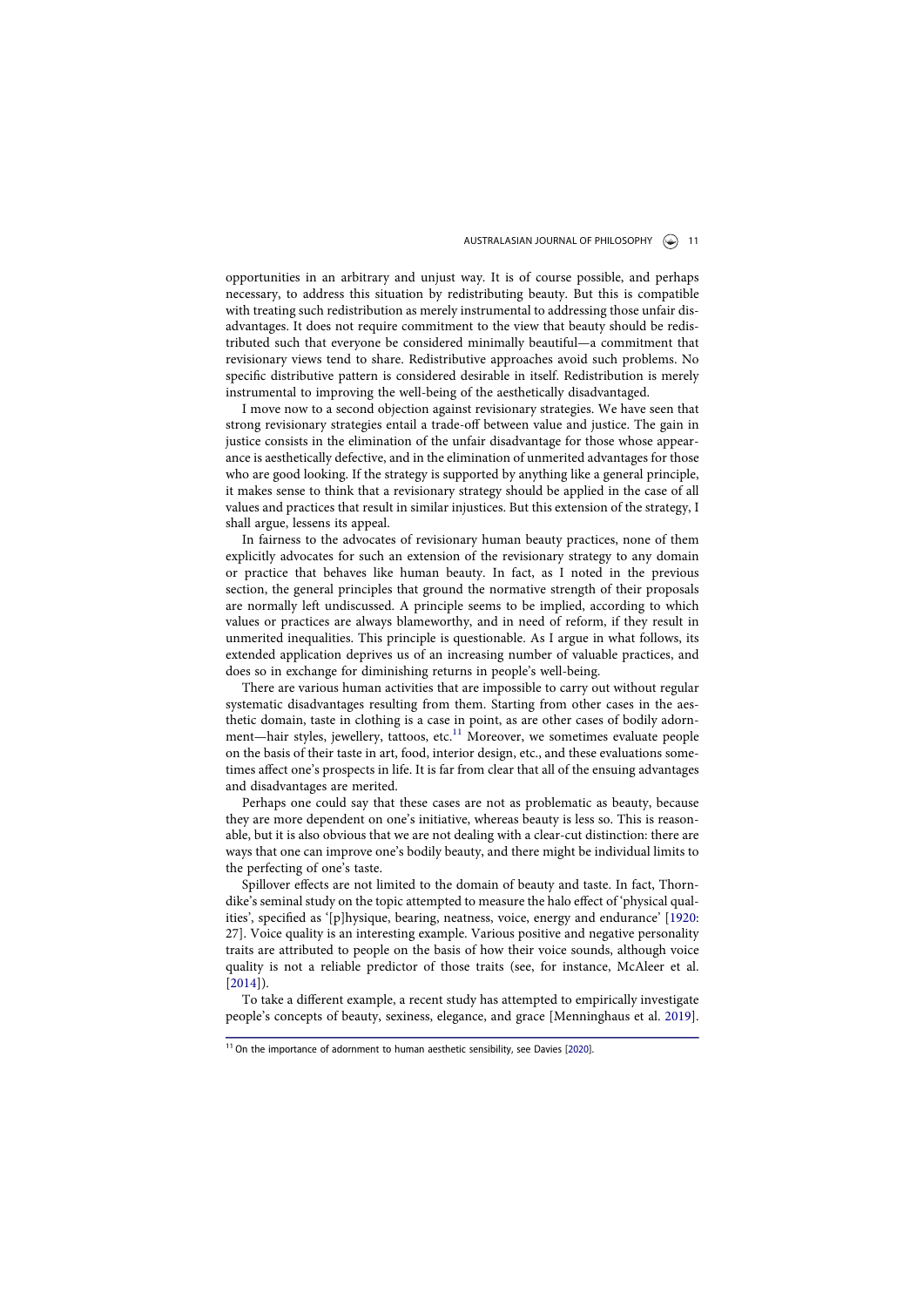# 12 **MATTEO RAVASIO**

In the case of elegance, it found an association with 'non-physical person variables' that resembles the spillover effect produced by beauty or attractiveness.12 Elegance was associated with adjectives such as 'intelligent', 'honest', 'witty', 'creative', and 'caring'. The authors observe that '[t]hese elegance-driven inferences can be considered an analogue to the physical attractiveness stereotype, i.e., to the attribution of several personality traits dependent on physical attractiveness' [ibid.: 7].

The values involved in the broader domain of social interactions are also likely to involve spillover effects. The sociable and charismatic benefit from their sociability and charisma in ways that are no less arbitrary than those found in the domain of beauty.

That a revisionary strategy naturally extends to domains other than human bodily beauty is not itself a criticism of this approach. But the more that this extension eats away at valuable human practices, the more unappealing the strategy becomes. This is because the advantageous and disadvantageous features that I have described are not clustered. The attractive person is not necessarily charismatic, and the sociable is not always elegant. Extending the trade-off implies an increasing loss of valuable dimensions of human life, but it is doubtful that the well-being of the people affected will be correspondently improved. Are the proponents of revisionary approaches committed to this extension? Without a clear formulation of their guiding principles, it is hard to say. If the principle is the one that I outlined above, then the extension is required, and any restriction to a special domain (for instance, bodily beauty) would be ad hoc.

Note that these considerations do not extend to discriminatory practices such as racism. As I argued above, no loss of value is involved in combating such discriminations. There is no arguing against them on the ground of diminishing returns in the face of increasing loss of value, because no value is lost in the first place.

When it comes to this second problem, redistributive strategies once again fare better than revisionary ones do. Because they do not require a radical revision of our practices, they can tackle the full extension of discrimination along multiple dimensions without loss of value. It might be that other considerations will count against their extension. For instance, they might turn out to require resources that are best allocated elsewhere. But this does not affect their comparative advantage over revisionary strategies, for presumably the extended implementation of such strategies will also entail an increasing expenditure of resources of some kind.

#### 6. Conclusion

I have argued that it is useful to distinguish between redistributive and revisionary proposals against lookism, and I have further claimed that revisionary views may be interpreted in two ways. Against the strong interpretation, I have raised two objections. First, they entail a compromise between value and justice that redistributive approaches do not require us to make. Second, they appear to rest on a normative principle that would require the revision of several human practices other than human beauty. This extension would be hard to implement, and its returns in terms of people's well-being only minimal, or at any rate not worth the loss of several valuable human practices.

<sup>&</sup>lt;sup>12</sup> Elegance remains an underdiscussed topic in the aesthetics literature, but see Hanson [1990] and Baldini [2018].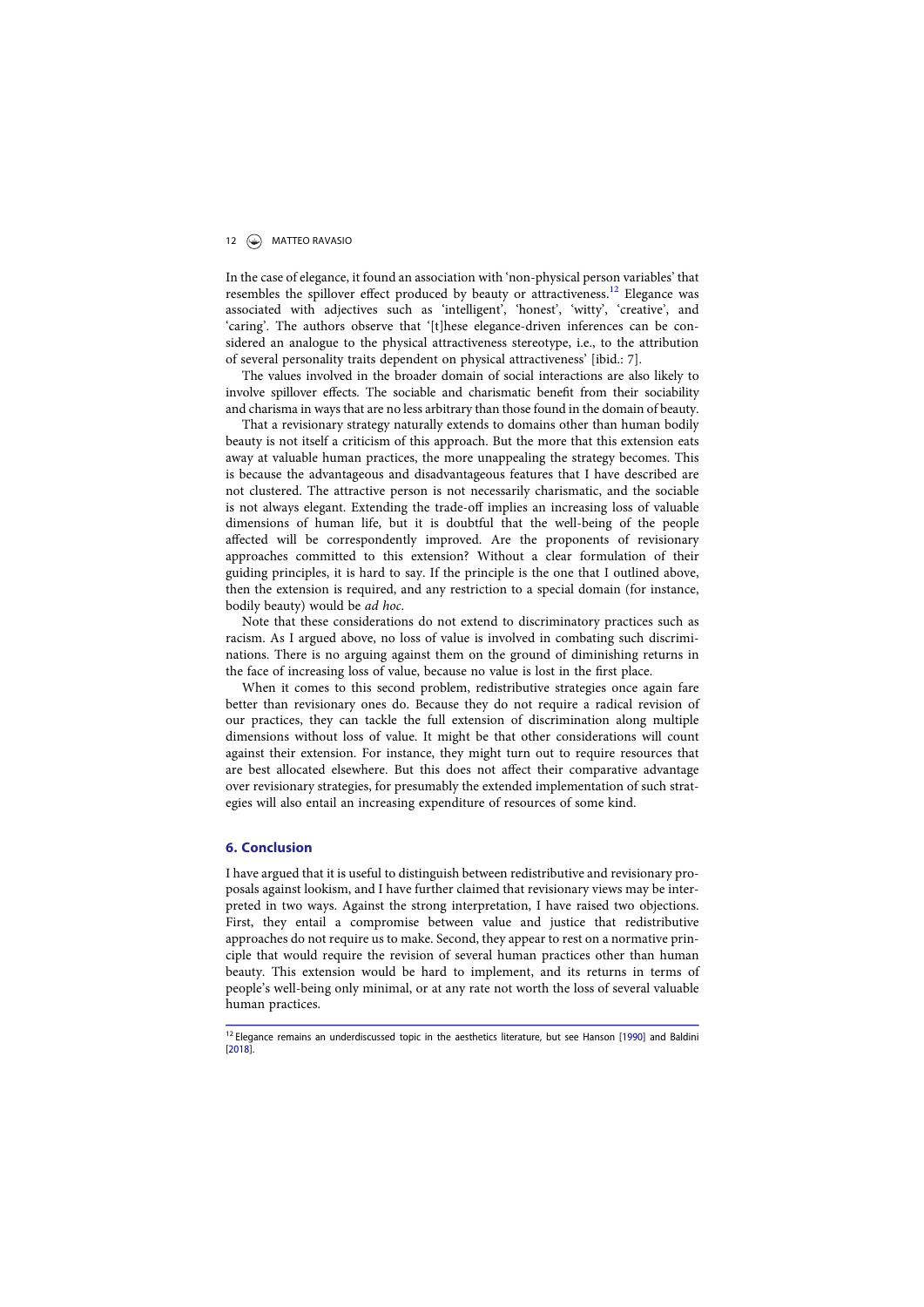Several avenues for further research are left open. First, one should ask whether redistributive strategies face problems of their own. These problems might be serious enough to shift the balance in favour of revisionary approaches, or to support the conclusion that no existing strategy against lookism is worth pursuing.

Second, weak revisionary views are left untouched by the criticisms raised in this paper. It is thus possible to ask whether weak revisionary strategies might coexist with redistributive approaches, and how exactly the two might work together.<sup>1</sup>

#### Disclosure Statement

No potential conflict of interest was reported by the author.

#### References

Baldini, A. 2018. Sprezzatura, Good Taste, and Socrates' Dirty Toga, The Philosophers' Magazine, 80:  $42 - 7$ 

Bartky, S. 1990. Femininity and Domination: Studies in the Phenomenology of Oppression, New York: Routledge.

Bentley, R.A., P. Ormerod, and D.J. Ruck 2018. Recent Origin and Evolution of Obesity-Income Correlation across the United States, Palgrave Communications 4/1: 1–14.

Bordo, S. 1993. Unbearable Weight: Feminism, Western Culture, and the Body, Berkeley: University of California Press.

Burgess, A. and D. Plunkett 2020. On the Relation between Conceptual Engineering and Conceptual Ethics, Ratio 33/4: 281–94.

Danaher, J. 2020. A Defence of Sexual Inclusion, Social Theory and Practice 46/3: 467–96.

Darby, B.W. and D. Jeffers 1988. The Effects of Defendant and Juror Attractiveness on Simulated Courtroom Trial Decisions, Social Behavior and Personality 16/1: 39–50.

Davies, S. 2016. And Everything Nice, in Body Aesthetics, ed. Sherri Irvin, Oxford: Oxford University Press: 127–38.

Davies, S. 2020. Adornment: What Self-Decoration Tells Us About Who We Are, London: Bloomsbury Academic.

Doran, R.P. 2021. Moral Beauty, Inside and Out, Australasian Journal of Philosophy 99/2: 396–414. Eaton, A.W. 2016. Taste in Bodies and Fat Oppression, in Body Aesthetics, ed. Sherri Irvin, Oxford: Oxford University Press: 37–59.

Fletcher, J.M. 2009. Beauty vs. Brains: Early Labor Market Outcomes of High School Graduates, Economics Letters 105/3: 321–25.

Frankena, W.K. 1973, Ethics, 2<sup>nd</sup> edn, Englewood Cliffs, NJ: Prentice-Hall.

Frankfurt, H. 1987. Equality as a Moral Ideal, Ethics 98/1: 21–43. Hamermesh, D.S. 2011. Beauty Pays: Why Attractive People Are More Successful. Princeton: Princeton

University Press. Hanson, K. 1990. Dressing Down Dressing Up—The Philosophic Fear of Fashion, Hypatia 5/2: 107–

21.

Hruschka, D.J. and S.Y Han 2017. Anti-Fat Discrimination in Marriage More Clearly Explains the Poverty-Obesity Paradox, Behavioral and Brain Sciences, 40: 26. Irvin, S. 2017. Resisting Body Oppression: An Aesthetic Approach, Feminist Philosophy Quarterly 3/4:

1–25.

Leboeuf, C. 2019. Anatomy of the Thigh Gap, Feminist Philosophy Quarterly 5/1: 1–22.

Lintott, S. and S. Irvin 2016. Sex Objects and Sexy Subjects: A Feminist Reclamation of Sexiness, in Body Aesthetics, ed. Sherri Irvin, Oxford: Oxford University Press: 299–317.

Maes, H. 2017. Falling in Lust: Sexiness, Feminism, and Pornography, in Beyond Speech: Pornography and Analytic Feminist Philosophy, ed. Mari Mikkola, New York: Oxford University Press: 199–219.

<sup>&</sup>lt;sup>13</sup> I am grateful to Andrea Baldini, Szu-Yen Lin, and two anonymous referees for their helpful comments on previous versions of this article.